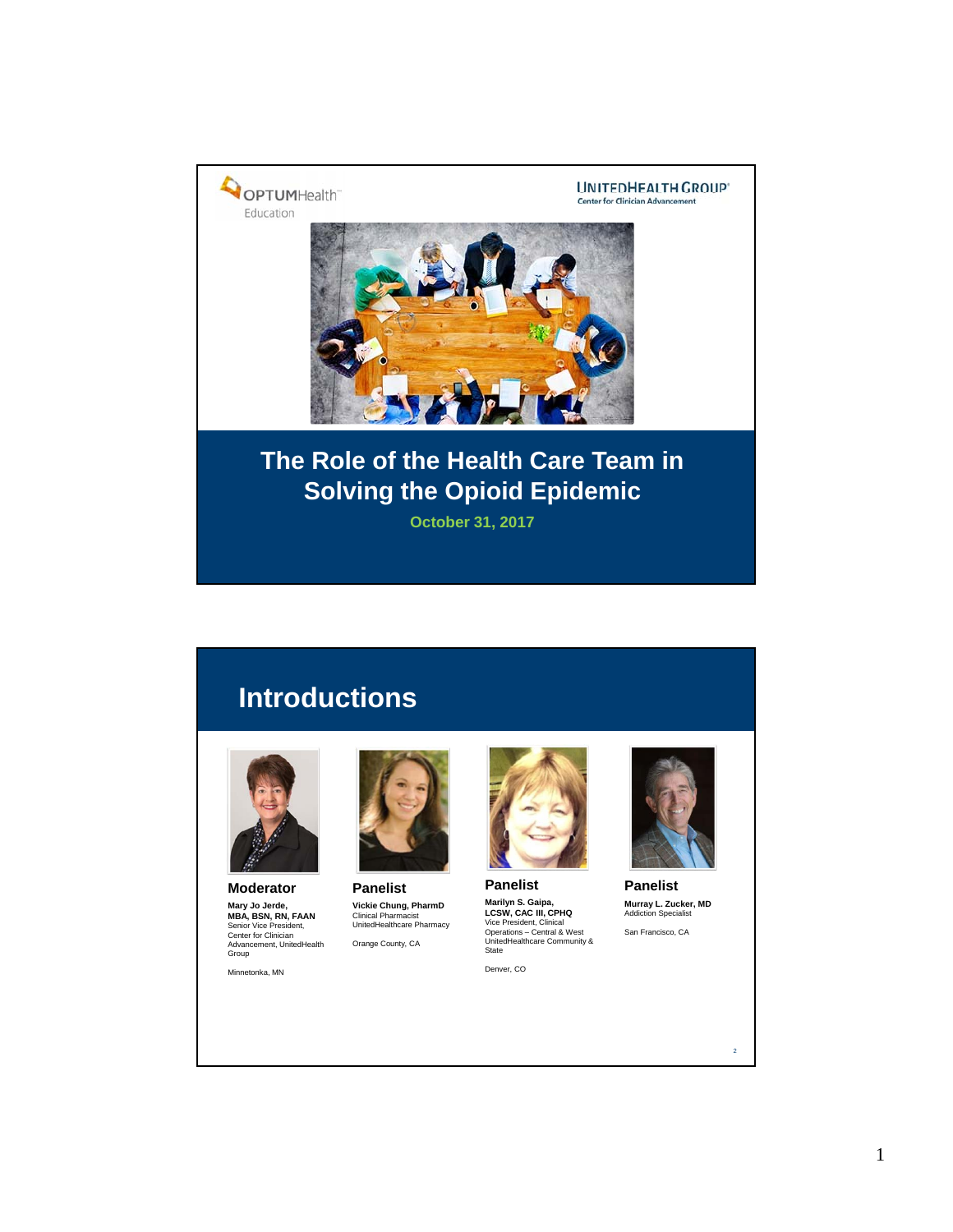# **Learning Objectives**

- Recognize the scope of the opioid crisis in the U.S.
- Identify actionable resources for interprofessional team members
- Explore the important roles and responsibilities of health care professionals (HCPs) in combating opioid abuse such as:
	- $\checkmark$  Changing prescribing practices
	- $\checkmark$  Raising awareness of the risk of addiction
	- $\checkmark$  Identifying and treating opioid-dependent individuals

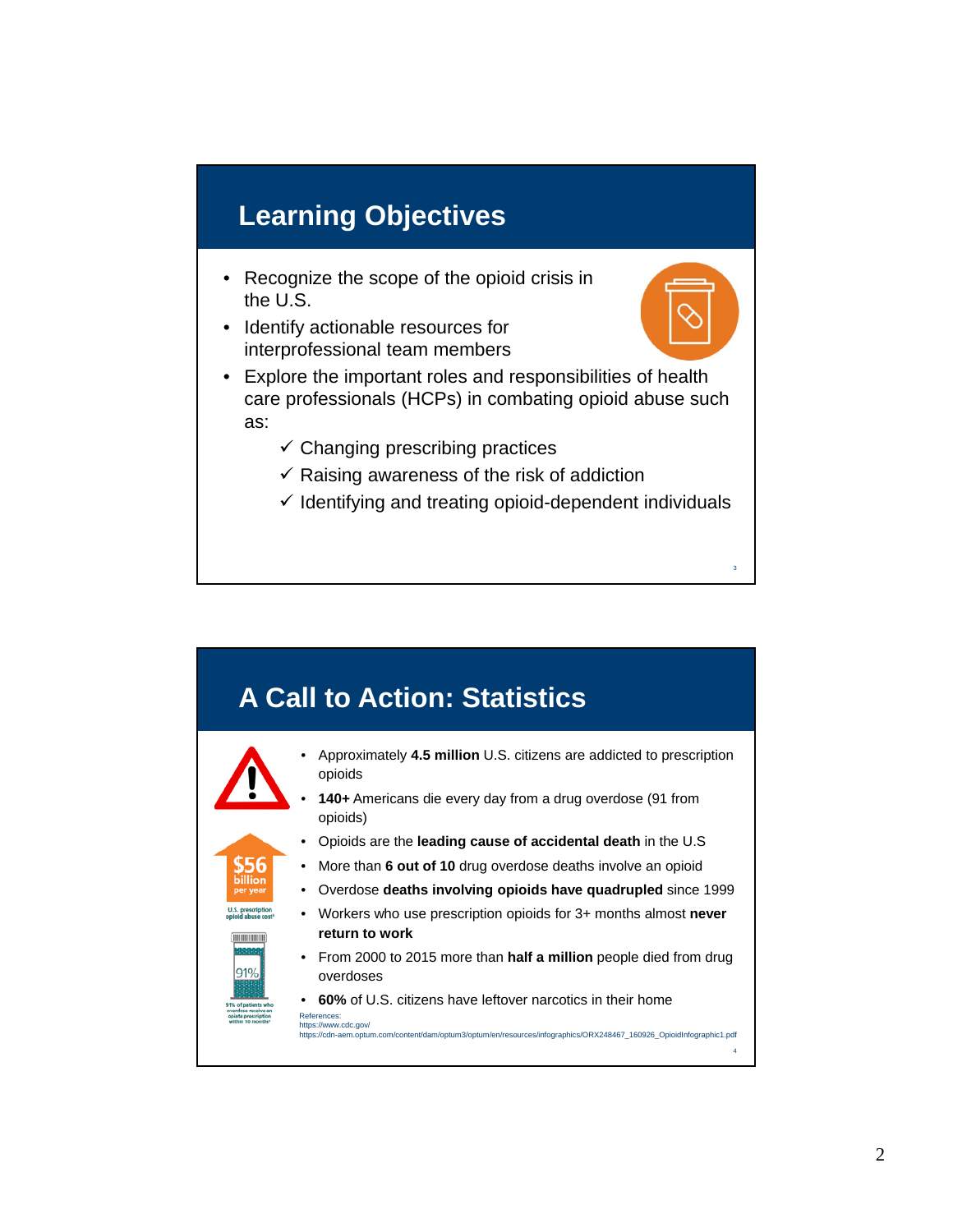

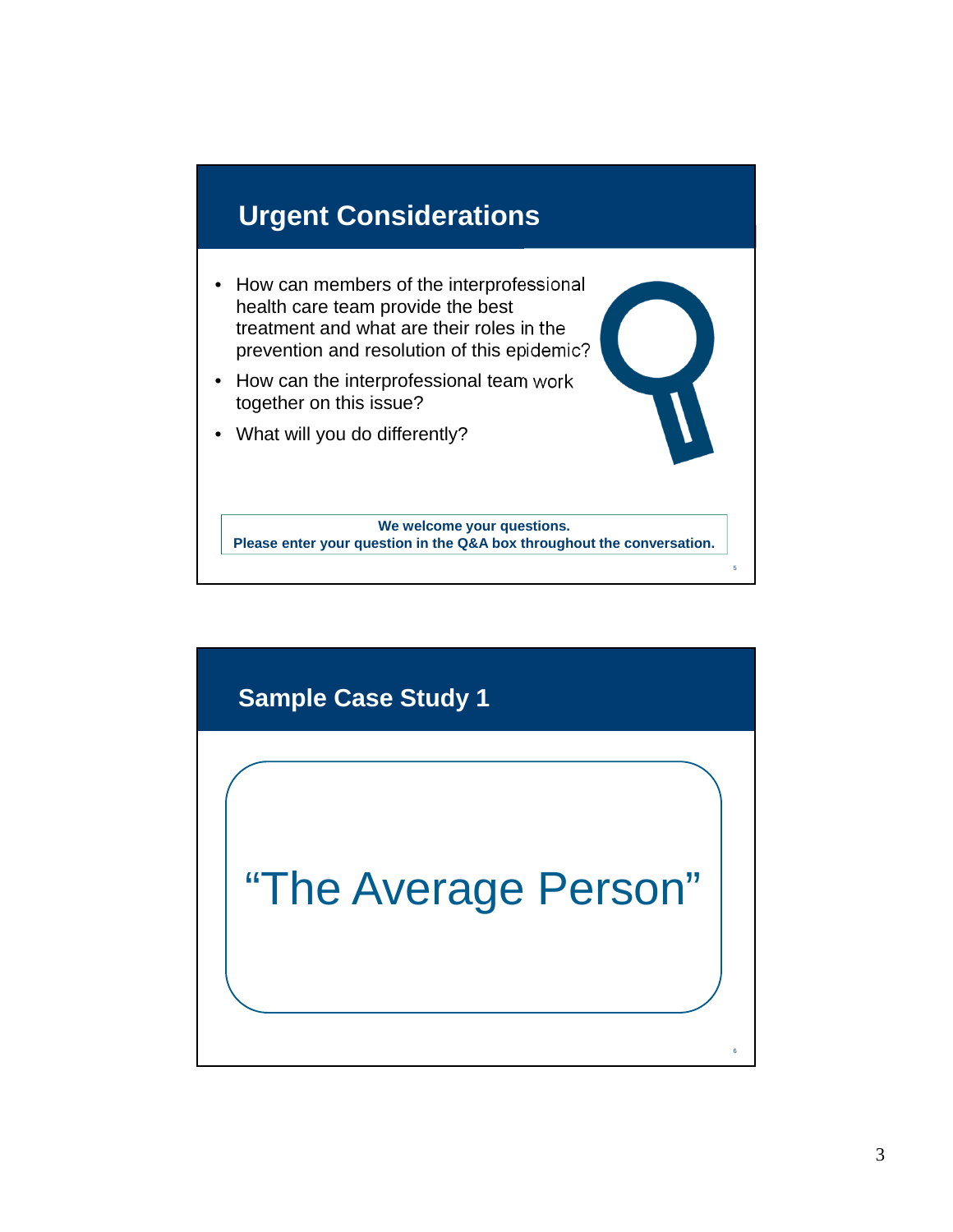# **John Andrew**

- 55-year-old obese male
- Presents at new primary care physician (PCP) with persistent lower back pain that is interfering with his ability to work
	- $\checkmark$  Back injury 2.5 years ago: fell hard on a gym floor
	- $\checkmark$  Persistent back pain since fall
	- $\checkmark$  Oxycodone provides the only relief, and only for a short period of time
- Running out of opioids prescribed by previous PCP (who retired a few months ago)
- Reports feeling hopeless about his condition, as he feels he is "losing ground and the pain is winning"

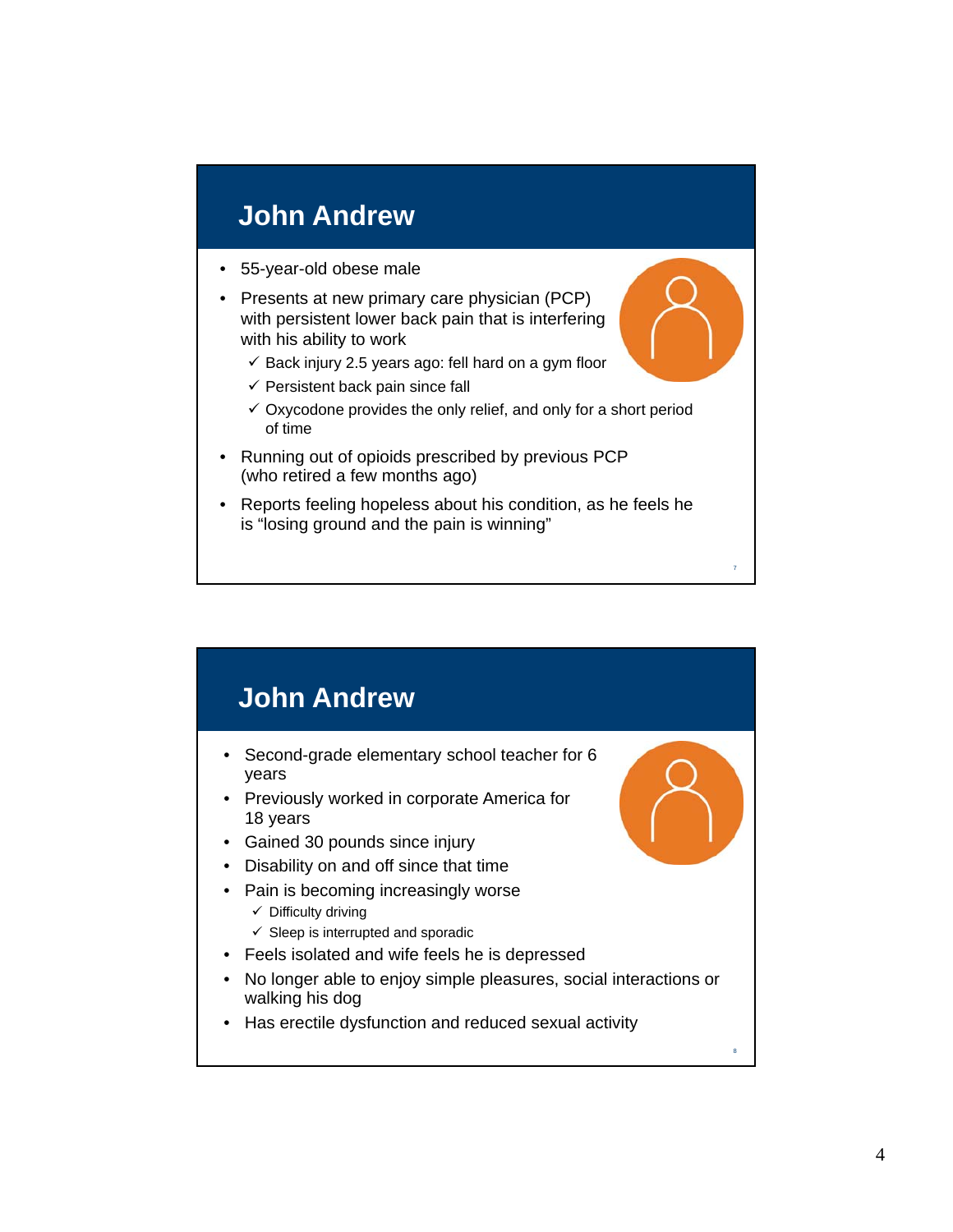#### **Care Plan**

- Medication-assisted treatment (MAT), along with lab/urinalysis
- Assess need for rehab services
- Substance use disorder (SUD) treatment assessment and engagement
- Coordinate with the interprofessional care team
- Pain management specialist referral and treatment plan
- Assess need for wraparound case management services
- Education for family members
- Referral to local recovery network resources

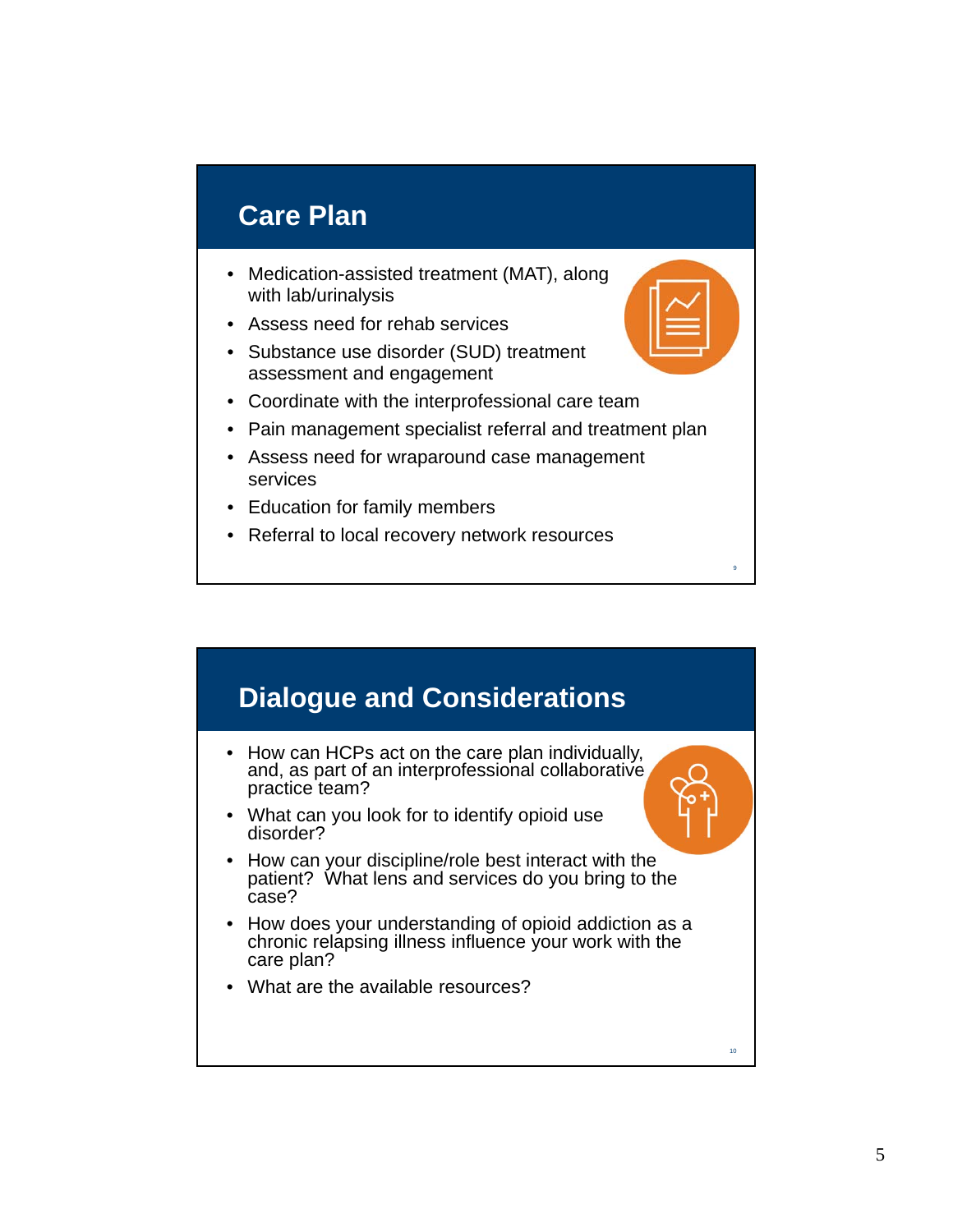#### **Sample Case Study 2**

# Rural Areas – Lack of Access to Care

# **Allison**

- 27-year-old divorced female with a 3 year old son
- Had a difficult caesarean delivery and severe infection in her surgical incision post-delivery
	- $\checkmark$  Prescribed oxycodone for pain
	- $\checkmark$  Has used opioids ever since
- As opioids became less available, turned to heroin
- Purchases both street opioids and heroin
- Has been successful in hiding her substance abuse until a random drug test at work
- Terrified of losing her job and her son
- Interested in getting better
- Frightened, but willing to engage in what assistance is available

11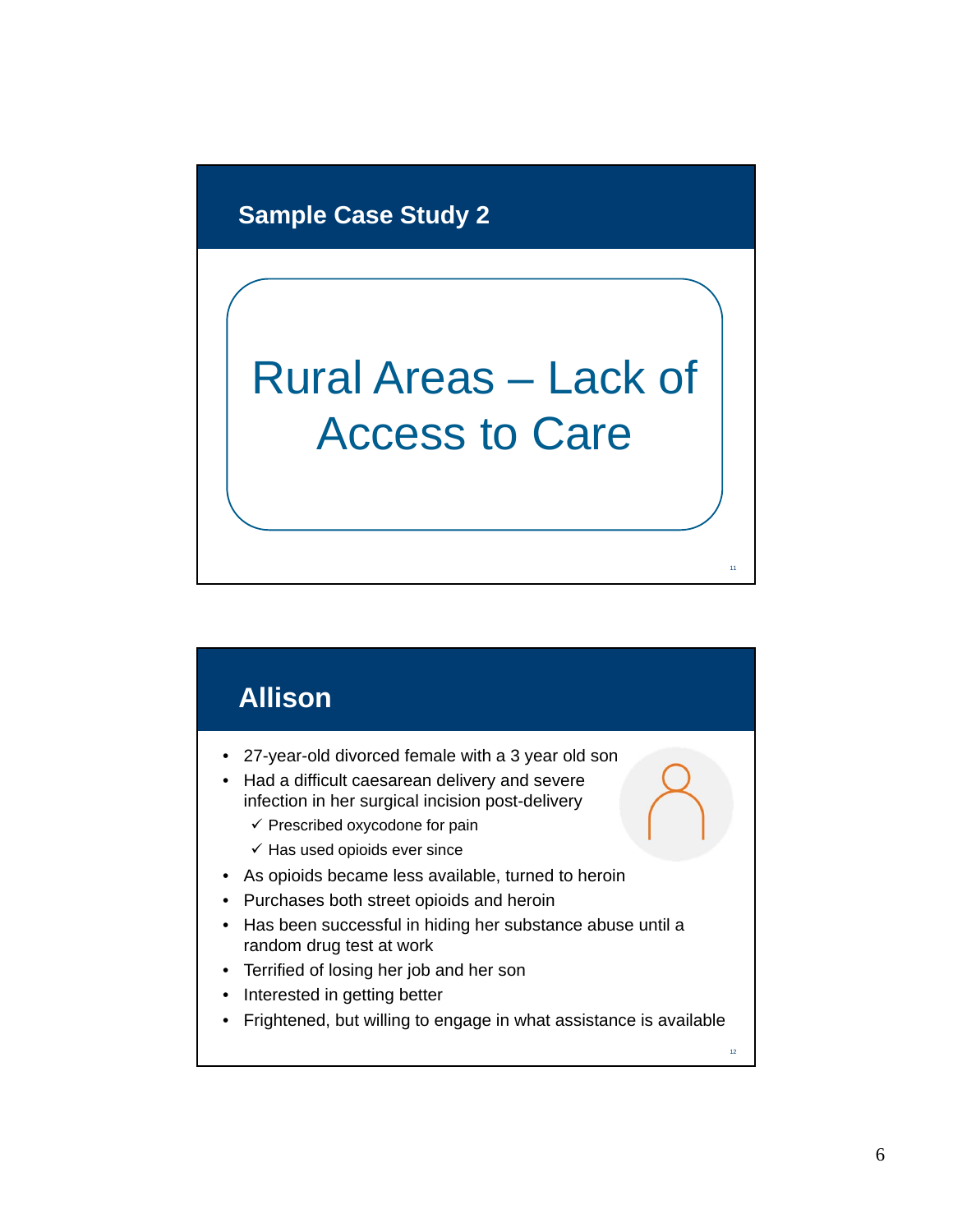## **Allison**

- Devoted to her son and works hard to "control" her drug use so others do not know about it
- Tested positive for both opioids and heroin and has been referred to the employment counselor at work
- Ex-husband (has issues with opioids, heroin and alcohol) not aware of her drug and opiate use
- Father was a "functional alcoholic" for many years and passed away 9 months ago from cirrhosis
- Mother died from breast cancer when she was 15
- Brother struggles with alcohol-related issues
- Other brother is an accomplished athlete and is very rigid about healthy eating and lifestyle

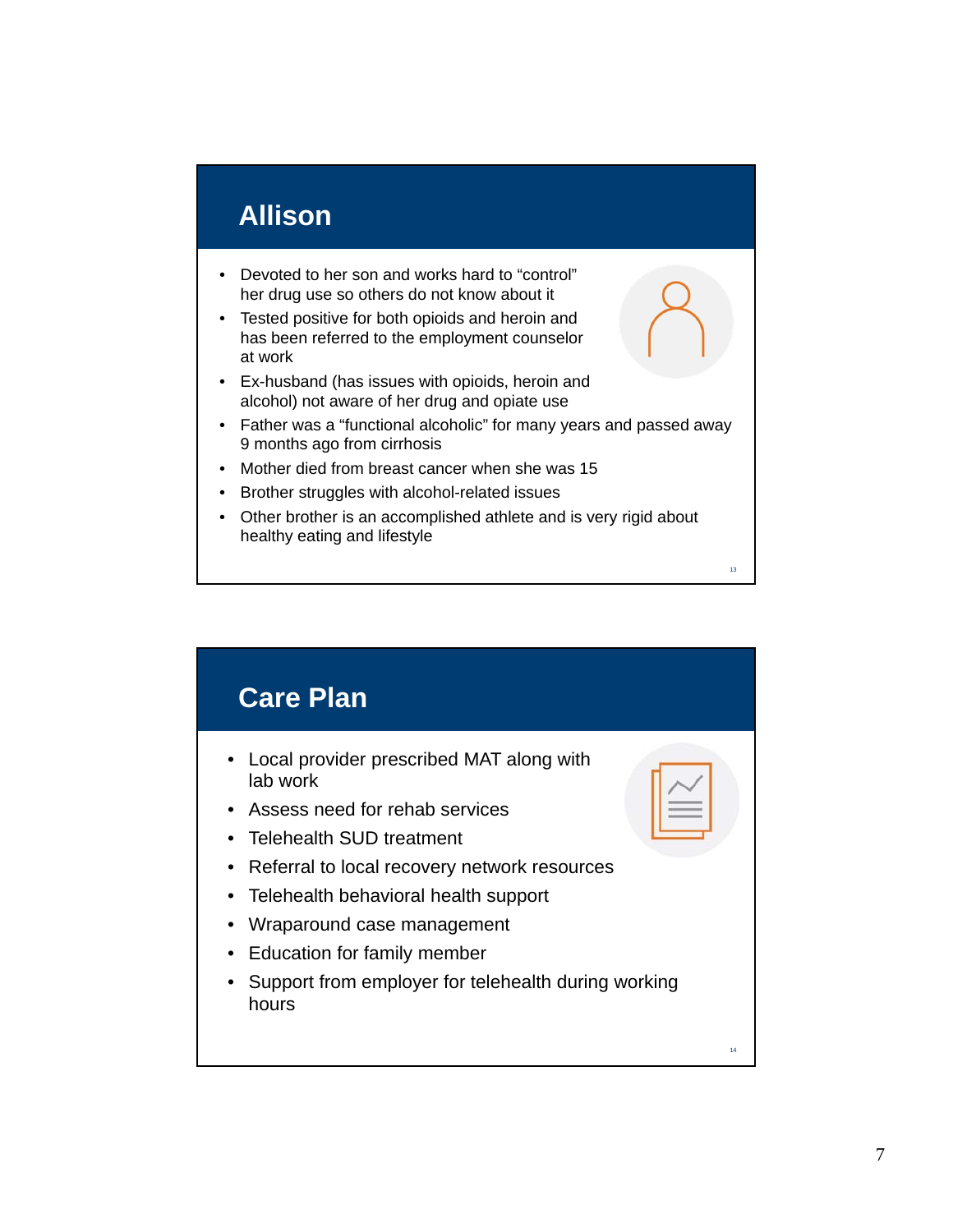# **Dialogue and Considerations**

- How can HCPs act on the care plan individually, and, as part of an interprofessional collaborative practice team?
- What social determinants of health should be considered?
- What else should the HCPs ask and consider?
- How would you engage this patient's support systems?
- What are the available resources?

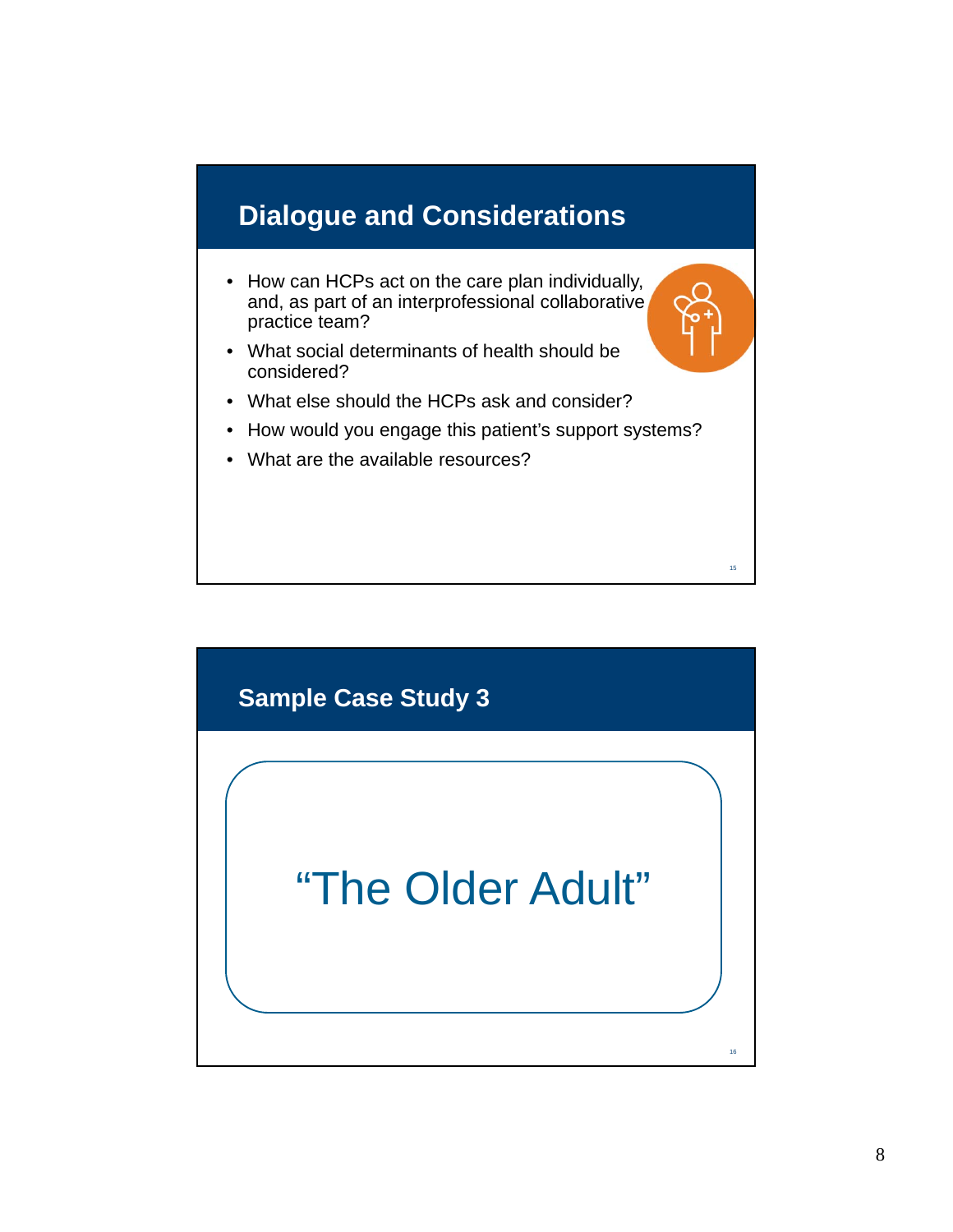#### **Gina**

- 79-year-old grandmother lives in Georgia with one of her daughters
- Had a viral infection invading right ear, lost 60% of hearing and experienced chronic, unrelenting pain
- After treatment of almost one year with medications and antibiotics had surgery to address the problem
- Has been prescribed opioids to handle the pain throughout her course of infection
- Opioids initially effective in managing pain but over time lost effectiveness so took more
- Gina was overwhelmed and concerned: She had been following medical direction which she assumed was in her best interest

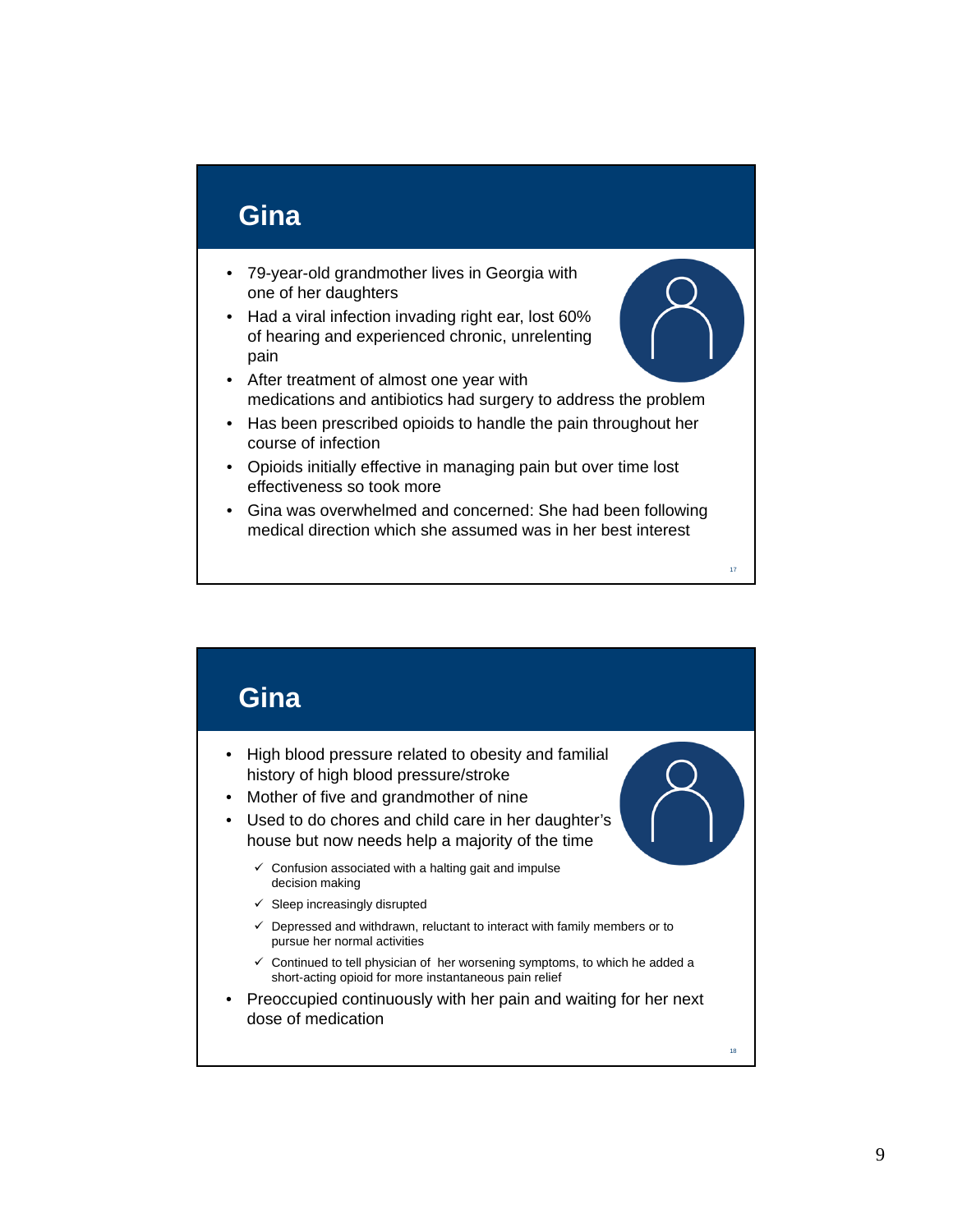### **Care Plan**

- MAT treatment to detox from opioids
- Pain management strategy, using non-opioid alternatives
- Family education and support re: pain management
- Behavioral health treatment, utilizing cognitive behavioral treatment
- Health plan coverage considerations



19

20

### **Dialogue and Considerations**

- How can HCPs act on the care plan individually, and, as part of an interprofessional collaborative practice team?
- What differences in roles and interventions are present with an older adult?
- What other team members should potentially be engaged?
- Are there prevention aspects to this case that need to be addressed?
- What are the available resources?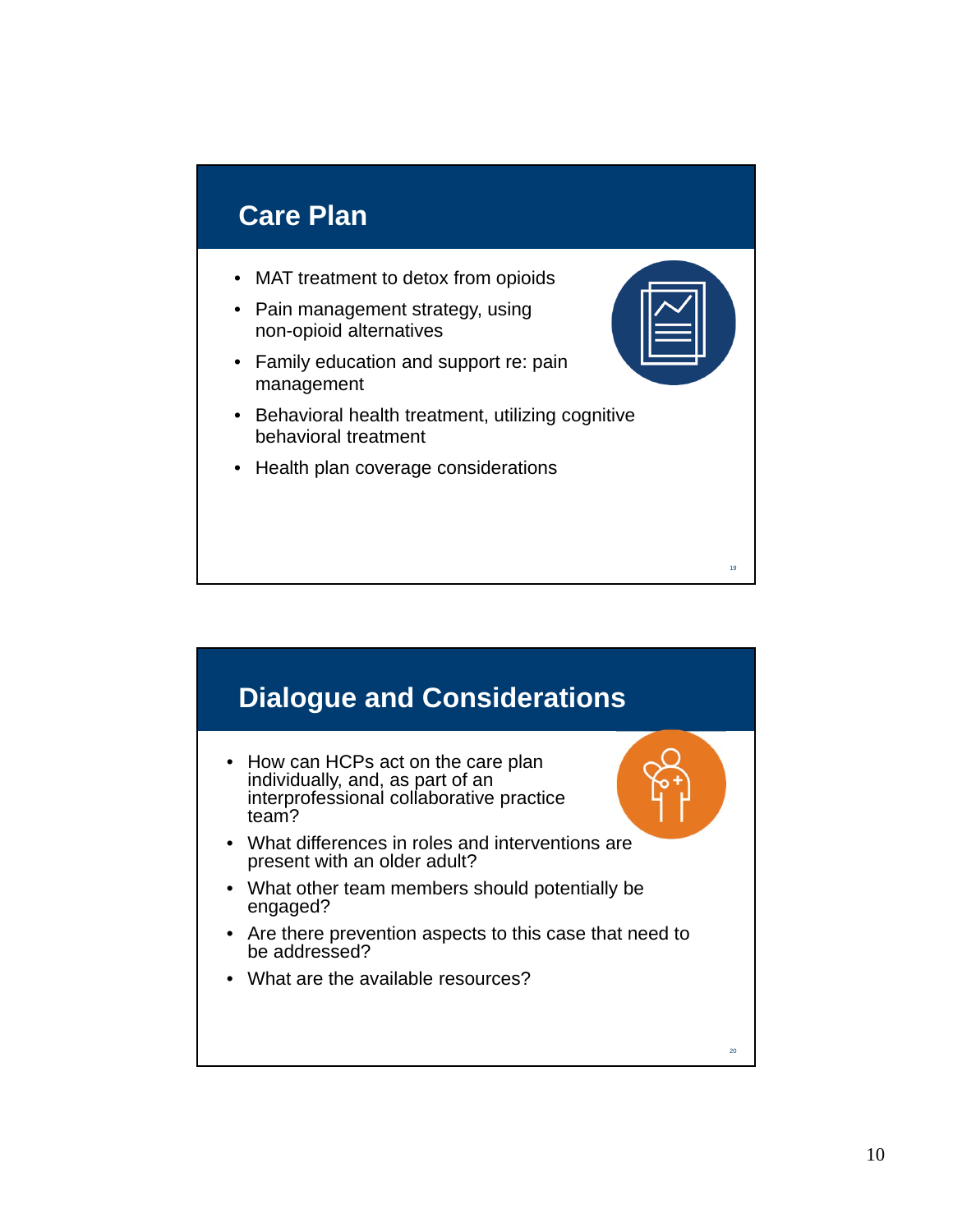#### **Panelist Perspectives and Q&A**



**Vickie Chung, PharmD** Clinical Pharmacist UnitedHealthcare Pharmacy Orange County, CA



**Marilyn S. Gaipa, LCSW, CAC III, CPHQ** Vice President, Clinical Operations – Central & West UnitedHealthcare Community & State Denver, CO



**Murray L. Zucker, MD** Addiction Specialist San Francisco, CA

21

**We welcome your questions. Please enter your question in the Q&A box.**